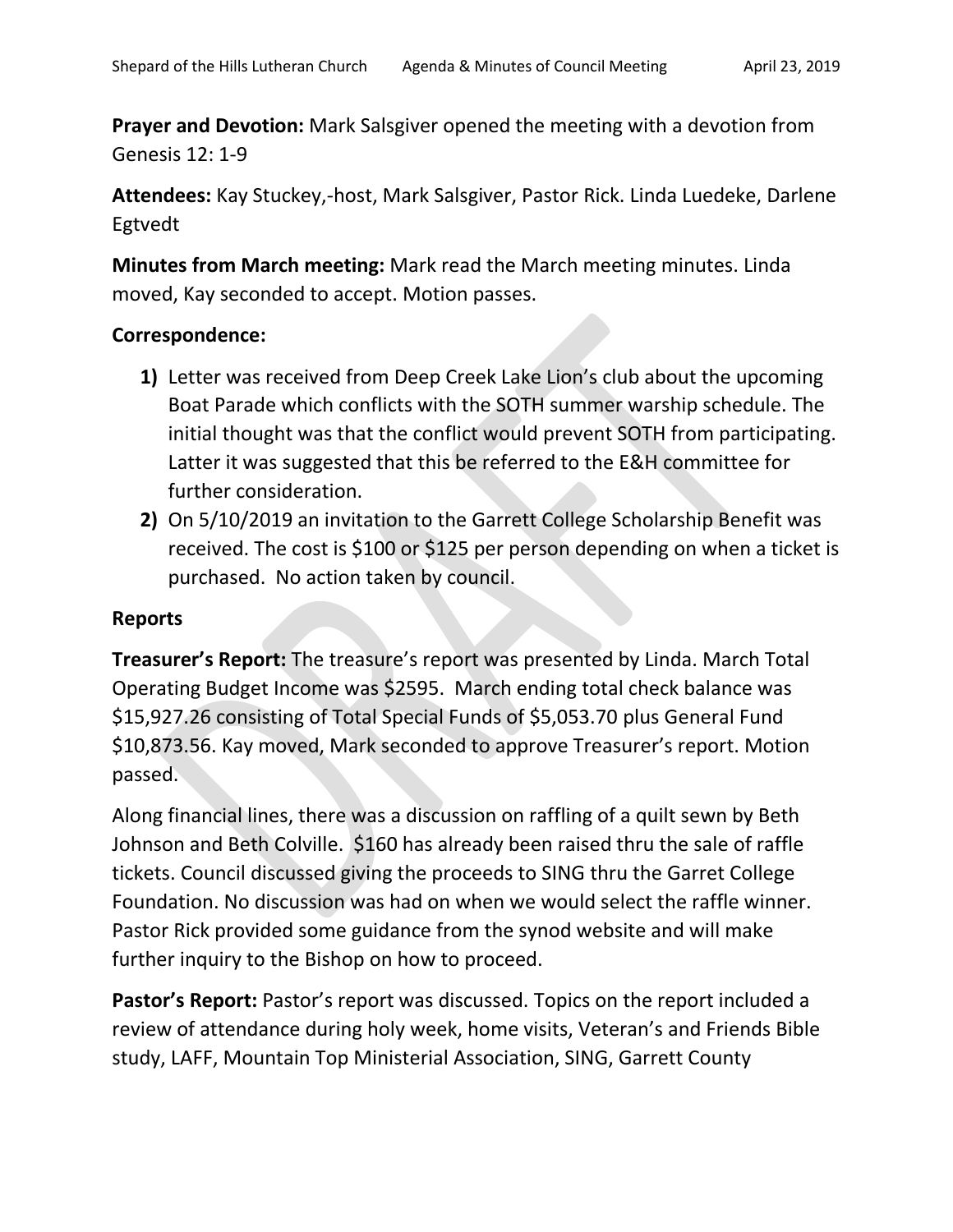Homeless Committee, Senior Market-Rate Housing initiative. Game Night, Town View Apartments and the upcoming WV-WMD Synod Assembly.

For further details on the synod assembly go to http://www.wv-wmd.org/SA/index.html Synod will provide agenda and other documents on-line.

Mark agreed to attend the synod meeting and will check with Barbara tp see if she can also go.

## **Council Business**

**Old Business:** The photo directory was updated by Beth Colville with pictures taken by Mark. Nancy Knol will be added to the directory as a Seasonal Member. Mark will update the directory and send it as a PDF to SOTH members. A discussion was had on the various types of memberships. It was also found that various documents listing the names of church members don't match. It was further noted that some member's type may not be listed correctly.

### **New Business**:

- 1) Linda moved and Kay seconded motion to accept Nancy Knol as an associate member. Motion carried.
- 2) Next LAFF dinner will be at Uno's on May 14, 2019 at 6:00 PM
- 3) There are two vacancies on council. Kay will contact Cindy Bessey and Beth Johnson to see if either or both are interested in filling these vacancies.

# **Committee Reports**

**Evangelism:** Beth Johnson emailed a report to council

**Worship and Music:** No report received. Mark noted that our two singers from Frostburg University will no longer be with us as they feel they are shortchanging their home church. Maggie, the cellist will continue to play for us.

**S.I.N.G.** The SING report was included in the pastor's report

# **Adjournment and Closing Prayer**

**Devotions Next Month** Pastor Rick (it was also discussed that going forward the meeting host would do the devotion).